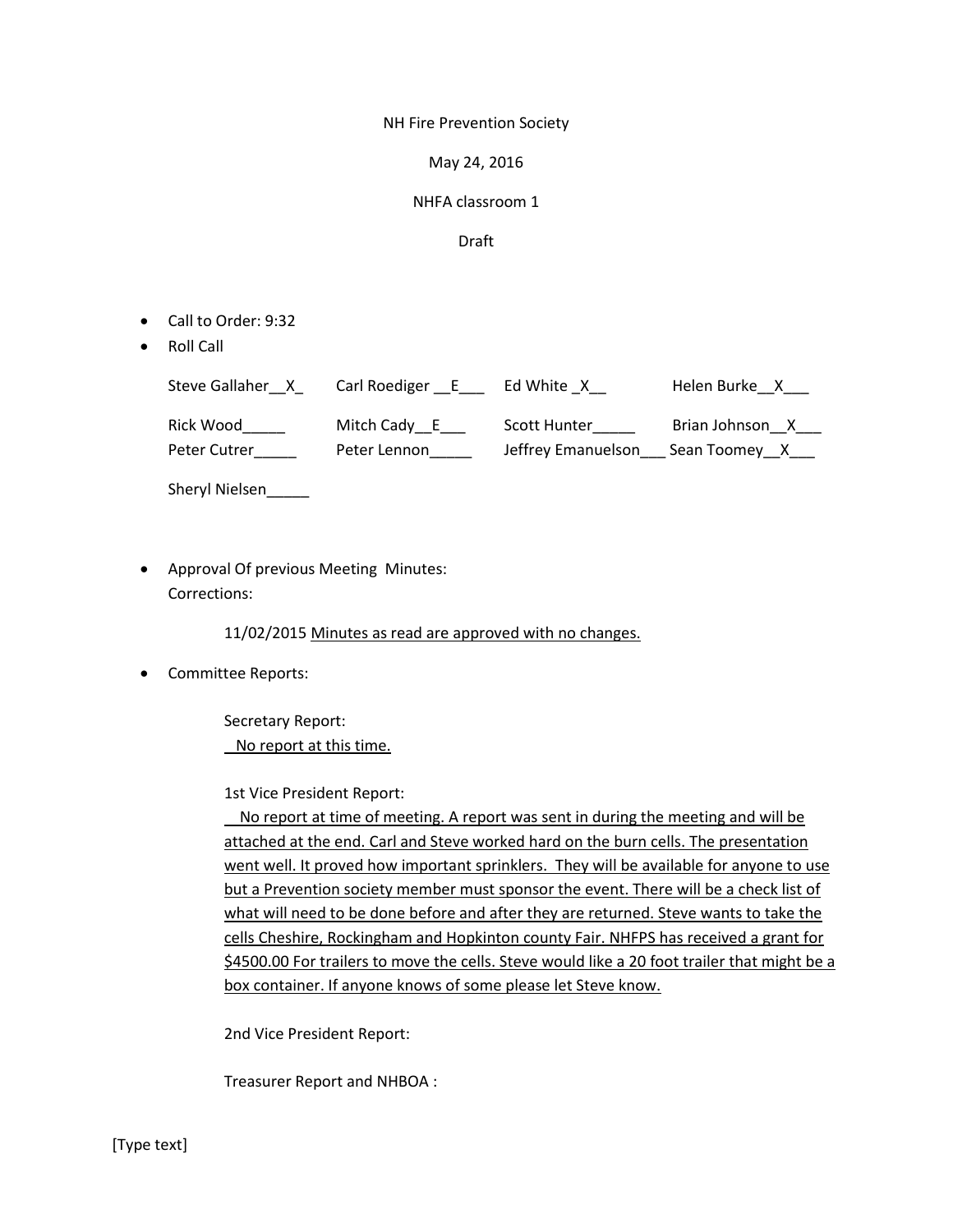No treasurer report given. No treasurer report sent in to secretary. Per Steve we made a little money. Amount unknown. Cornerstone has been working hard and there bills are coming in. cornerstone bills is from may for \$2308.77. invoice # 205011

Training and IAAI Liaison:

 No report at this time. (per email) the next Courtroom Testimony Class will be sometime next spring due to Mitch's other commitments.

Membership:

 No report at this time. (Steve) Pins and membership certificates will be mailed out to 2016 paid members.

Communications:

 Brian is working with face book to try to have more control over our site. There will be more mass mailing sent out when new information is posted and not waiting to mail out. Steve commends Brian for all his good work.

NFPA and ICC:

 NFPA: Peter is now working for NFPA ( Good Job) so there may be a change in the way the classes are offered. There is a new head of NFPA the direction is changing a little bit. There may not anymore any more plans examiner class it's being taught be certain people. Instead we may hold the ICC plans examiners course. Also may hold a Inspector 2 class and PLEX course. More to come.

 ICC: We received our plaque and welcoming letter for becoming a chapter. This plaque will be at cornerstone. With ICC we have a 1 full day training or (2) 4 hours training sections any ideas of training anyone wants please contact Peter Or Helen.

Commission Rep and Committee Merit:

Peter has asked via email for vote and approval for \$500.00 for the committee of merit. Members and board would like to know who won in the past, how they are nominated, ect. Approved

Legislative Updates:

Jeff report to follow.

Code Review Board update:

 Sean to send overview. Report attached at the end. 101 is a go , 1 is tabled at this time. Sprinklers in the basement was tabled. 2015 codes also tabled with a few options. Energy codes are held up there are changing them more. Most of the issues are with the wording of things.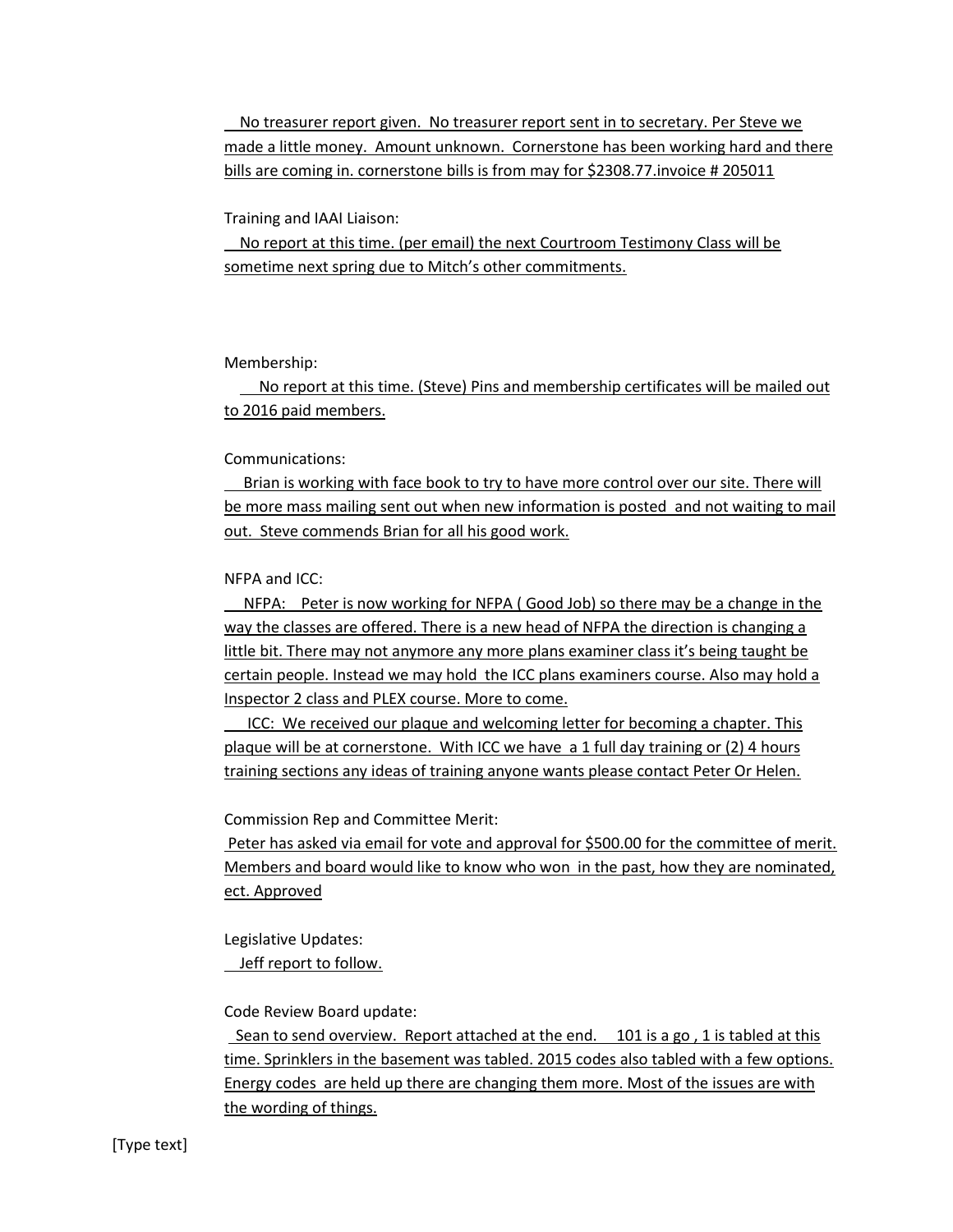Fire Life Safety Education and Fire Marshals Update:

 No report at this time . members and board has asked for more information from the Marshal's office. Board members would like more information about projects sponsored by NHFPS before the last minute. And all board members would like to be notified that were present.

President Report:

 No correspondence. Steve went to the IAAI President Lunch on. There is no real benefit to become a super chapter. There needs to be at least 25 members for a super chapter to be established. Steve meet with ME and MA chapter presidents Possible joint trainings and brainstorming. Steve needs a synopsis of what each board member has done threw out the year to send to National.

Old Business:

Online store: Right now the biggest hold up is the graphics for our logo. Steve brought up changes to the Membership titles and dues:

- 1. The dues will change from \$12.00 to \$25.00 for a year fir active members. Ed moved it for decision. Wendy 2<sup>nd.</sup>. The members made the decision to raise the dues to \$25.00 . Motion passed. (Note: Bylaws require board to vote before it goes to membership. Article VII Section 1).
- New Business:

Steve steps down as head of meeting to  $2<sup>nd</sup>$  President for decision of membership definitions: Proposed by law changes:

-Life Time Membership: will consist of Investigation and or Prevention, Inspections, Education. The nominated member name will be forwarded to the board for approval. The member will be charged no dues, will receive a plaque, shirt and Certificate of Recognition Motion made by Steve 2<sup>nd</sup> by Sean Motion passed

-Student Membership: Any one currently enrolled in a post 2<sup>nd</sup> education. Anyone to support fire Prevention. Must be a full time established student. No Dues Motion by Steve 2<sup>nd</sup> by brain Motion passed

-General membership: open to anyone involved in prevention, inspection, Education, Investigation. They do not have to be a NH resident to become a member. Motion made by Steve 2<sup>nd</sup> by Brain and passed.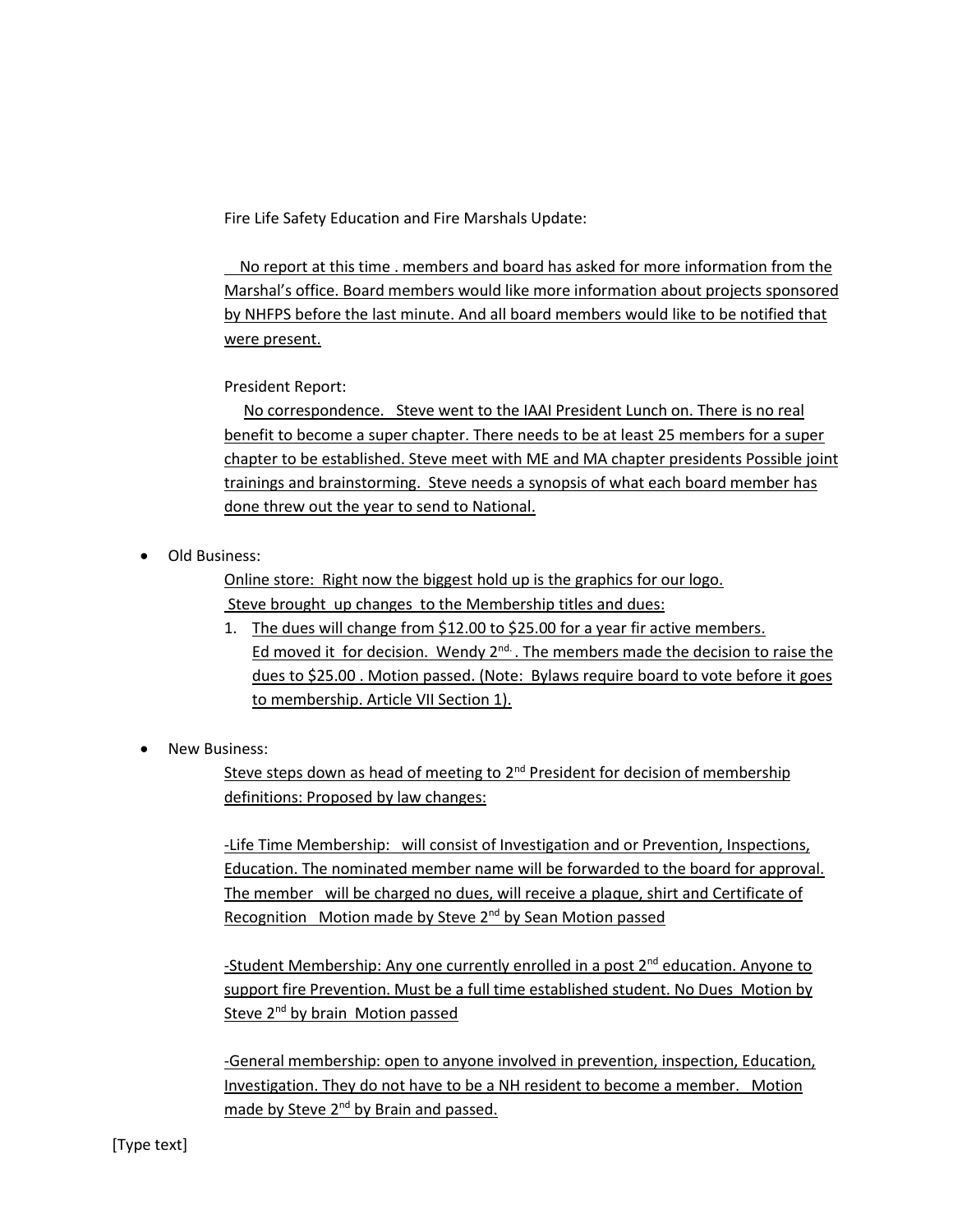Bylaw changes motion to post at annual meeting and vote on changes at Januarys meeting

 Adjournment: \_1050 Respectfully submitted By Helen Burke